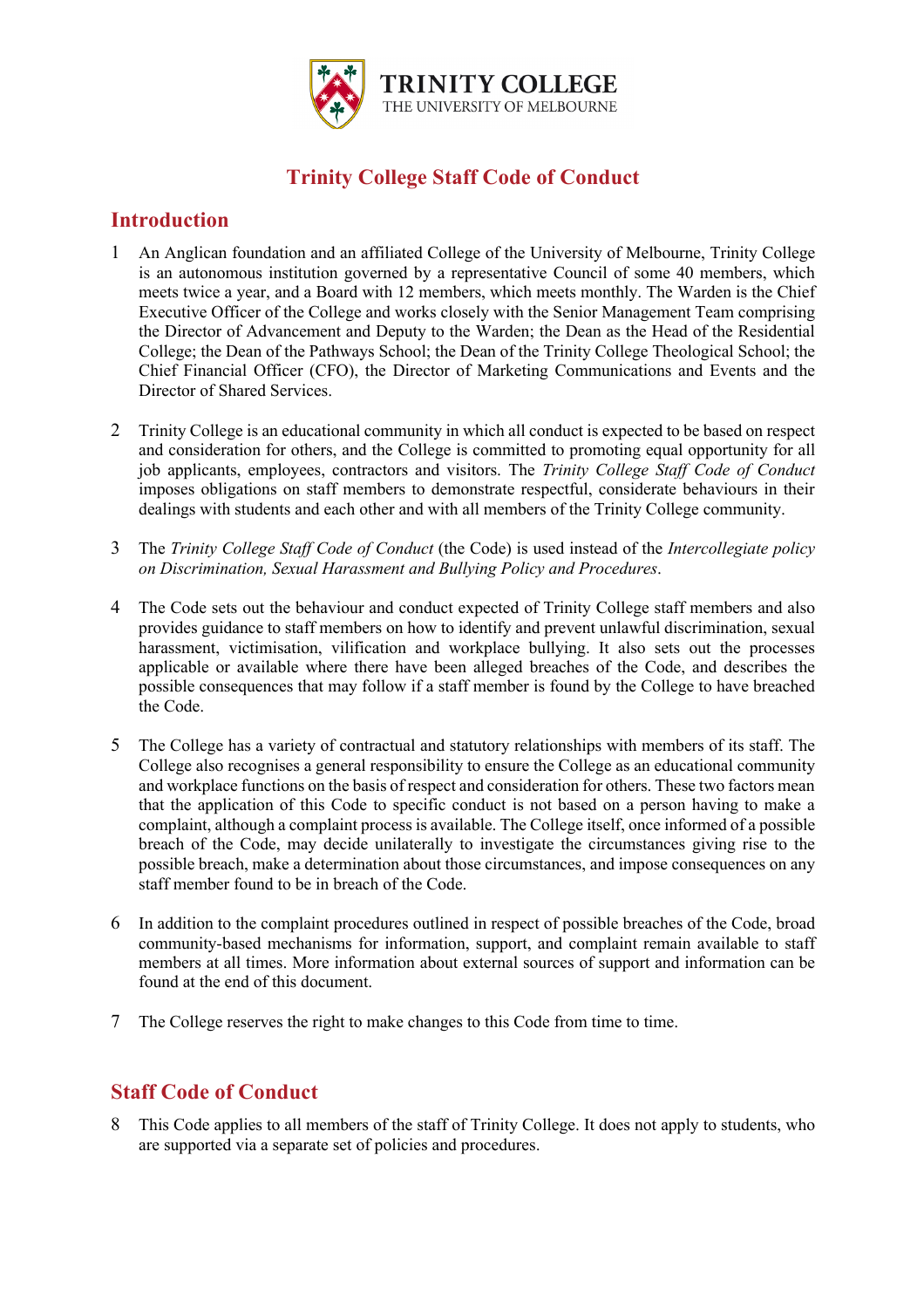- 9 This Code applies at all times when a person is representing the College, or doing work on behalf of or for the College, whether on College premises or off-site. The Code applies to after hours and off-site activities that are organised by the College, or which are attended on behalf of the College.
- 10 All staff members must act in accordance with this Code*.* The Code assumes the commitment of every staff member to advocate and practise respect, courtesy and dignity for all people, regardless of gender, race, religion, disability, marital status, sexual orientation, or any other attribute.
- 11 All staff members are expected to fulfill admirable behavioural standards, and to be role models for others, aspiring to demonstrate the highest level of personal integrity at all times. Staff members must outwardly express such commitment in their actions and words. They must respect the rights of all other members of the College, while also acting in accordance with the laws of the wider Australian community.
- 12 Agreeing to abide by this Code of Conduct is a requirement for membership of the staff of Trinity College and of the wider College, and abiding by this Code is required for staff to remain members of Trinity College. All staff members must familiarise themselves with this Code, and know their obligations under this Code.
- 13 All staff members must participate in any training that the College may organise and must co-operate with any investigation into any complaints made under this Code.
- 14 All staff members must report any suspected breaches under the Code, including but not limited to unlawful discrimination, sexual harassment, vilification, victimisation or workplace bullying.
- 15 If you are a manager or supervisor, you have additional obligations to those outlined above. If you are a manager or supervisor, the College expects you to:
	- a) ensure members of staff in your area or team understand their obligations;
	- b) be a leader and role model for others in the workplace and ensure that you behave appropriately at all times;
	- c) treat all complaints seriously and confidentially and seek advice from Human Resources if unsure;
	- d) where unlawful discrimination, sexual harassment, victimisation, vilification or workplace bullying is observed or reported by others, take appropriate action even if there is no formal complaint; and
	- e) encourage staff members in your work area or team to treat each other with respect and value difference.

## 16 **Trinity College staff members must abide by the following standards of behaviour:**

- a) **Respect for and responsibility to self;**
- b) **Respect and empathy for, and responsibility to others; and**
- c) **Ethical and honest behaviour.**

## **Respect for and responsibility to self**

17 It is expected that staff members will always behave responsibly in looking after themselves. They are responsible for their own conduct at all times. It is also expected that they will seek help if and when it is needed, and will at all times apply themselves to their duties with dedication and vigour. They are expected to know and to adhere to this Code and other College policies, particularly in respect of all forms of harassment.

#### **Respect and empathy for, and responsibility to others**

18 Staff members should show respect, empathy and consideration for others, so that all may study, work and live in harmony, and so that community members of every background may feel respected,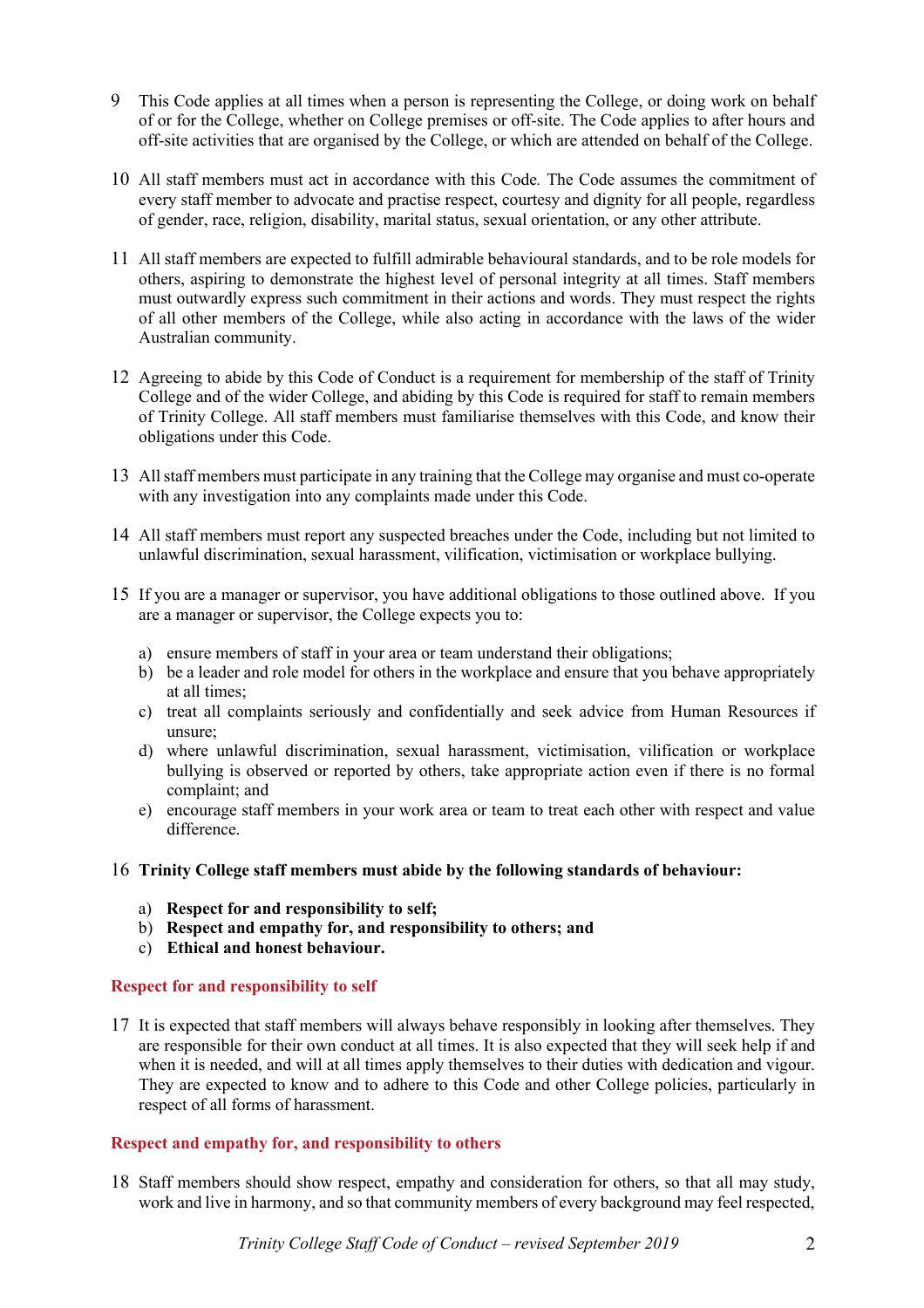safe, and included. Staff members should permit others to study, work and live in a safe, respectful environment, and are entitled to expect such an environment for themselves.

- 19 Bullying is inappropriate and unacceptable behaviour, and members of staff must not engage in workplace bullying. The College will not tolerate workplace bullying under any circumstances. This term is explained below.
- 20 Staff members must not engage in unlawful discrimination, sexual harassment, vilification or victimisation. Staff members must not encourage others to engage in unlawful discrimination, sexual harassment, vilification or victimisation. These terms are explained below.
- 21 As staff members are in a position of authority over students, relationships of a sexual or otherwise intimate nature between staff members and students are not acceptable in any circumstances.

#### **Ethical and honest behaviour**

- 22 Staff members must behave with personal integrity and honesty. They must accept the consequences of their own actions, apologise where appropriate and practise ethical and responsible behaviour in their dealings with others.
- 23 **Trinity College will not tolerate bullying, unlawful discrimination, sexual harassment, victimisation or racial or religious vilification.**

### **Workplace bullying**

- 24 Bullying is repeated, unreasonable behaviour directed toward a worker or group of workers that creates a risk to their mental or physical health and safety.
- 25 "Unreasonable behaviour" means behaviour that a reasonable person, having regard to all the circumstances, would expect to victimise, humiliate, undermine or threaten. Behaviour can include an individual's or group's actions or practices that victimise, humiliate, undermine or threaten.
- 26 A broad range of behaviours can be considered to be bullying. Bullying can occur online, in writing or pictures, or by conduct. Some examples of behaviour that may constitute bullying are:
	- a) acting unpleasantly near or towards someone;
	- b) giving nasty looks;
	- c) making rude gestures or spreading rumours;
	- d) stalking;
	- e) taking advantage of having power over someone;
	- f) verbal abuse, insults or name calling;
	- g) continually making jokes about a person, or singling out one person for remarks more often than others in a group;
	- h) personal attacks, threats, intimidation;
	- i) unjustified criticism or excessive scrutiny of work;
	- j) deliberate exclusion or isolation;
	- k) deliberately withholding information from someone where that information is essential to their ability to perform their work effectively;
	- l) deliberately altering work rosters to inconvenience someone;
	- m) assigning someone meaningless or impossible tasks, or setting tasks that are unreasonably above or below someone's ability; or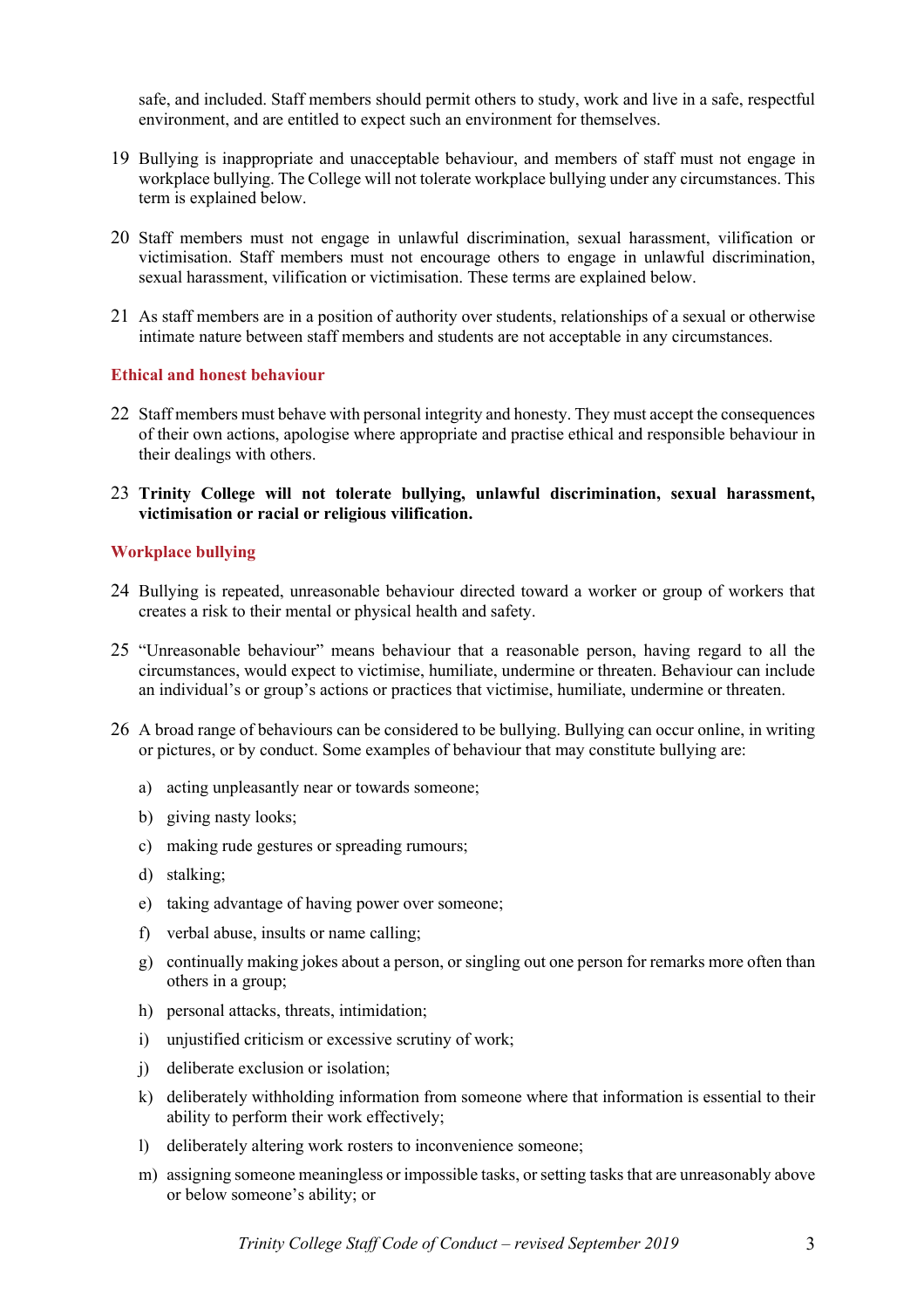- n) removal of responsibilities or deliberately overloading someone with work.
- 27 A single incident of unreasonable behaviour, while not bullying, may still create a risk to health and safety and will not be tolerated by the College.
- 28 However, in any working environment there will be occasional differences of opinion and problems in working relations. Where these differences and problems are dealt with in a professional, nonaggressive manner, then they do not constitute workplace bullying.
- 29 Reasonable management actions are not bullying. Some examples of reasonable management actions are:
	- a) rostering and allocating working hours and work;
	- b) setting performance goals or standards;
	- c) performance management or disciplinary action conducted in accordance with the College's policies and processes;
	- d) constructive feedback;
	- e) implementing organisational changes; or
	- f) deciding not to select someone for a promotion or work opportunity.

### **Unlawful discrimination**

- 30 Unlawful discrimination means direct or indirect discrimination on the basis of a Protected Attribute. Protected Attributes are specifically listed in anti-discrimination legislation.
- 31 A Protected Attribute is a person's:
	- age **•** intersex status
		- breastfeeding lawful sexual activity
	- disability or impairment marital or relationship status
	- employment activity status as a parent or carer
	- gender identity physical features
		- industrial activity political belief / activity
			- pregnancy sex
	- - Race **•** Sexual orientation
	- religious belief/ activity
- 32 A Protected Attribute also includes a person's association with someone who is identified by reference to a Protected Attribute.
- 33 Direct discrimination occurs if a person treats another person with a Protected Attribute unfavourably because of that Protected Attribute. Some examples of direct discrimination are:
	- a) Not offering computer training to an older member of staff because of his age.
	- b) Excluding a member of staff from a work-related event at a pub because she is pregnant.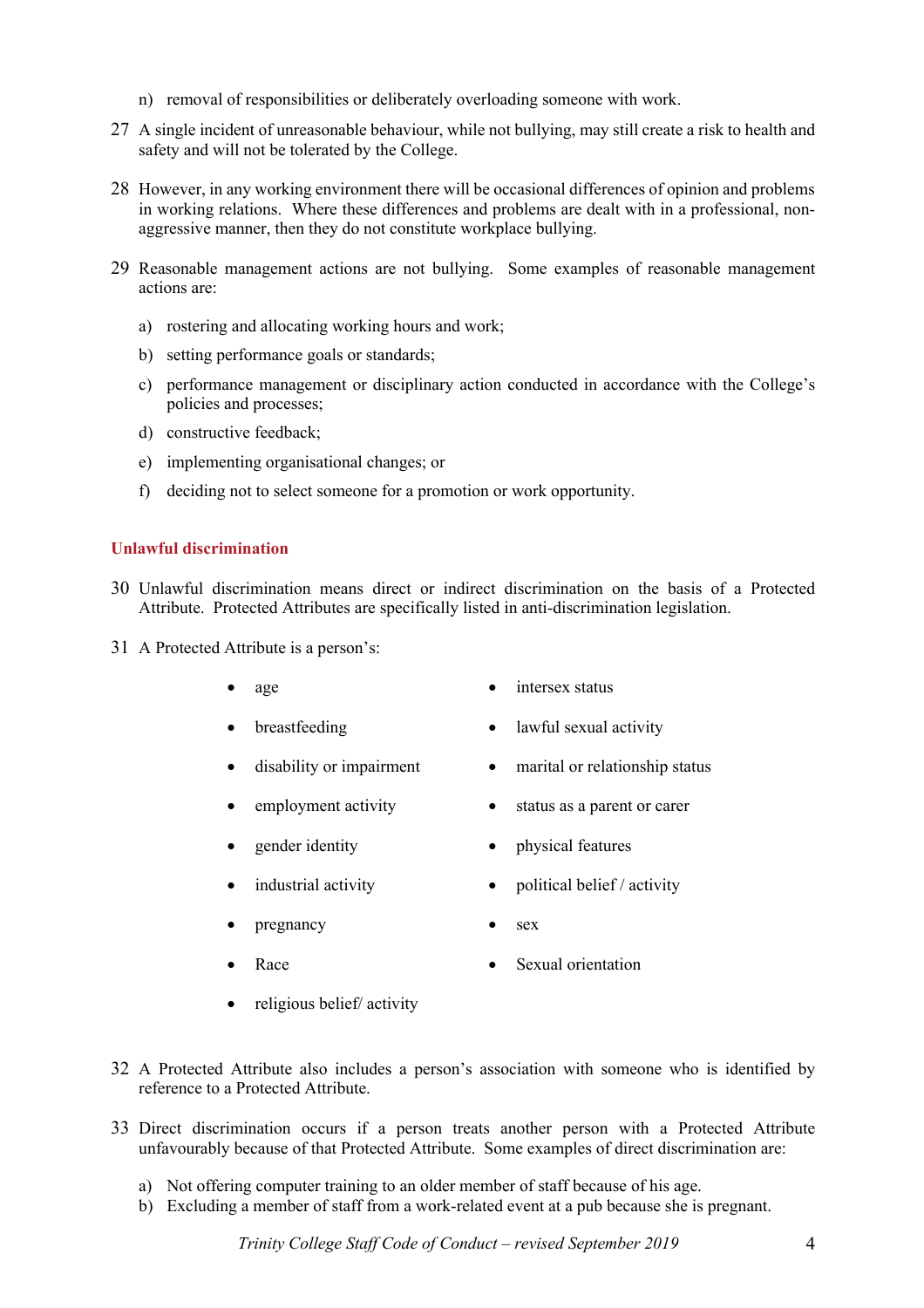- 34 Indirect discrimination occurs if a person imposes a requirement, condition or practice that disadvantages a person with a Protected Attribute and that requirement, condition or practice is not reasonable. Some examples of indirect discrimination are:
	- a) Scheduling meetings before the start of working hours when they could just as easily be scheduled at lunchtime. Parents who have to drop their children at school may not be able to attend.
	- b) Holding a team building event at a sporting venue that does not permit access or participation by an employee with a disability.
- 35 Unlawful discrimination can occur even if you do not intend to discriminate.

### **Sexual harassment**

- 36 Sexual harassment means unwelcome conduct of a sexual nature where a reasonable person, having regard to all the circumstances, would have anticipated the possibility that the person harassed would be offended, humiliated or intimidated. The intention of the harasser is irrelevant.
- 37 Some examples of sexual harassment are:
	- a) Repeatedly asking a member of staff to go on a date when that person has already declined.
	- b) Unwanted physical contact of an intimate nature, such as stroking, massaging or pressing up against a staff member's body.
	- c) Asking intrusive questions about another staff member's intimate or private life
	- d) Telling sexually explicit jokes

## **Racial or religious vilification**

- 38 Racial or religious vilification means conduct that incites hatred against, serious contempt for, or revulsion or severe ridicule of, a person or group of persons on the basis of their race or religious belief. Serious racial or religious vilification involves a threat to harm another person or their property, and is a criminal offence.
- 39 Some examples of racial or religious vilification are:
	- a) Sending an email to members of staff which ridicules indigenous Australians.
	- b) Making threats to harm a member of staff because he/she is a Muslim (serious religious vilification).
	- c) Stating to other staff members that a particular racial group is involved in serious crimes such as terrorism without any basis.

#### **Victimisation**

- 40 Victimisation means any unfavourable treatment of a person who has made a complaint, or allegation, about a breach of this Code of Conduct, whether the complaint was written or verbal and irrespective of whether the person asked for the complaint to be conciliated or investigated or not.
- 41 Some examples of victimisation are:
	- a) Dismissing a member of staff because she has made a complaint about unlawful discrimination in the workplace.
	- b) Excluding or isolating a member of staff because he has made a complaint of sexual harassment against one of your friends at work.
	- c) Giving a casual member of staff less shifts because they made a complaint about alleged bullying.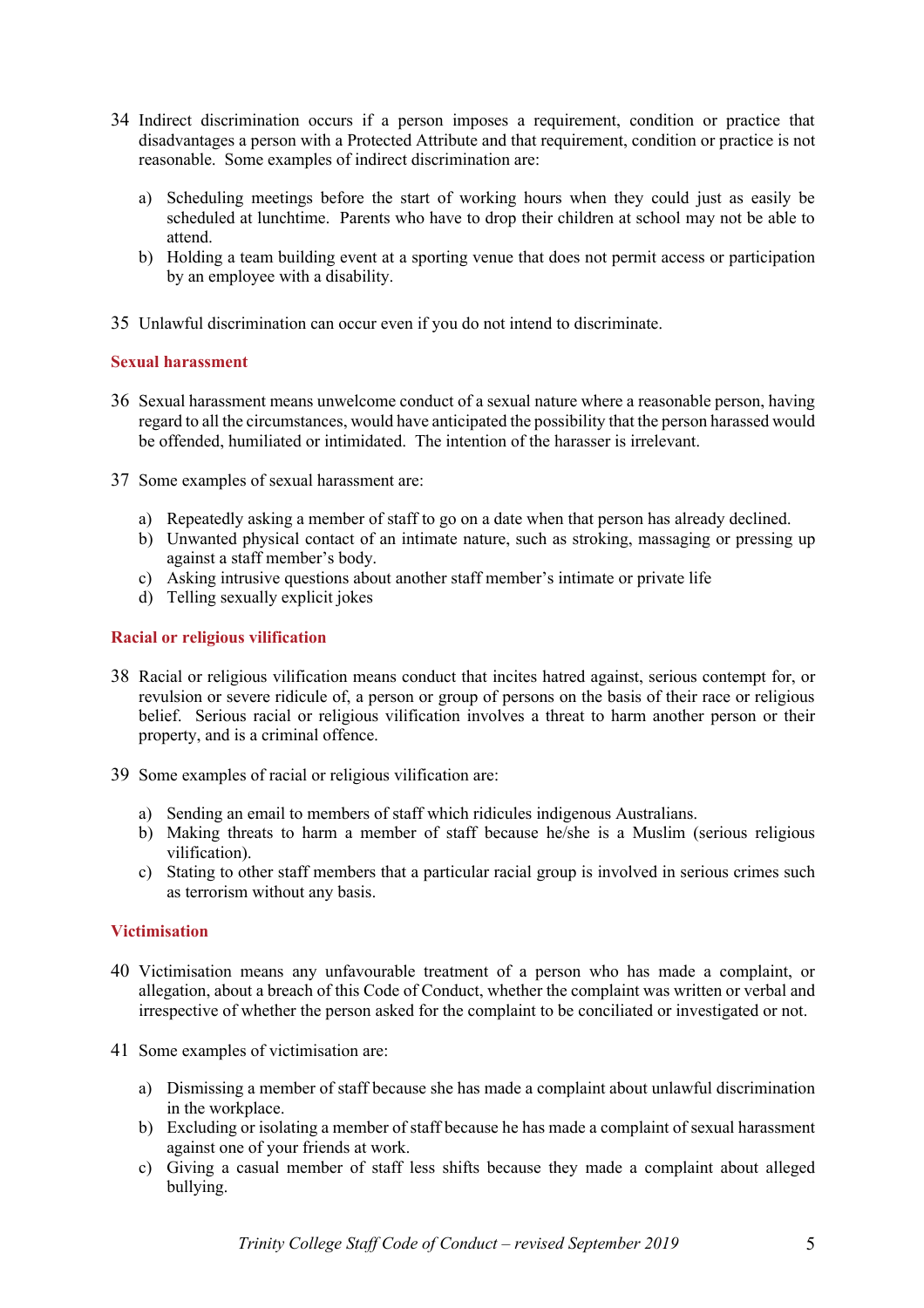# **Possible breaches of the Code**

- 42 Staff members who are concerned about a possible breach of this Code, whether in respect of themselves or another staff member, are expected to discuss their concerns with one of the Code of Conduct Advisors listed on the College Portal (unless the affected staff member is able to resolve the concerns by following Step 1 of the Process outlined below).
- 43 The College will treat all possible breaches of the Code seriously. However, the College recognises that the conduct of a staff member may be regarded, in any given circumstance, on a scale from minor to extremely serious. For that reason, the processes to be applied in determining whether a breach of the Code has occurred, and what the consequences of any established breach should be, are matters reserved for the discretion of the College.
- 44 Staff members must be aware that all possible breaches of this Code that are characterised by the College as capable of amounting to **serious misconduct** will likely be:
	- a) investigated, whether or not a person makes a complaint about the conduct;
	- b) the subject of a determination, after investigation, of whether the member of staff concerned has engaged in serious misconduct;
	- c) capable of resulting in, after a determination, consequences that may include termination of employment.

**Serious misconduct** is defined below. That definition is not exhaustive and characterisation of conduct as "serious misconduct" will be a matter for the College to determine in each particular case.

## **Substantiated breaches of the Code**

- 45 The College will consider disciplinary action against a staff member breaching this Code. Depending on the severity of the breach, the disciplinary action may range from provision of training or counselling through to verbal or written warning or termination of employment / engagement with the College.
- 46 A person who commits a serious breach of this Code in relation to bullying may also be in breach of work health and safety laws and the Crimes Act 1958 (Vic). This may result in prosecution of the person and a possible fine, intervention order or jail sentence.
- 47 Under anti-discrimination laws, a person in breach of this Code in relation to discrimination or sexual harassment may be personally liable for compensation awarded by a court or tribunal to the person who has been subject to unlawful discrimination, sexual harassment or victimisation.
- 48 Under racial and religious vilification laws, a person who engages in serious racial or religious vilification may be jailed.

## **Process**

## **General**

- 49 The process in relation to any complaint, or any conduct that may be in breach of the Code, will be at the absolute discretion of the College.
- 50 In cases where information of an alleged breach of this Code comes to the attention of any member of the staff of the College the staff member will be expected to report the incident to a Code of Conduct Advisor (unless the affected staff member is able to resolve the concerns by following Step 1 outlined below).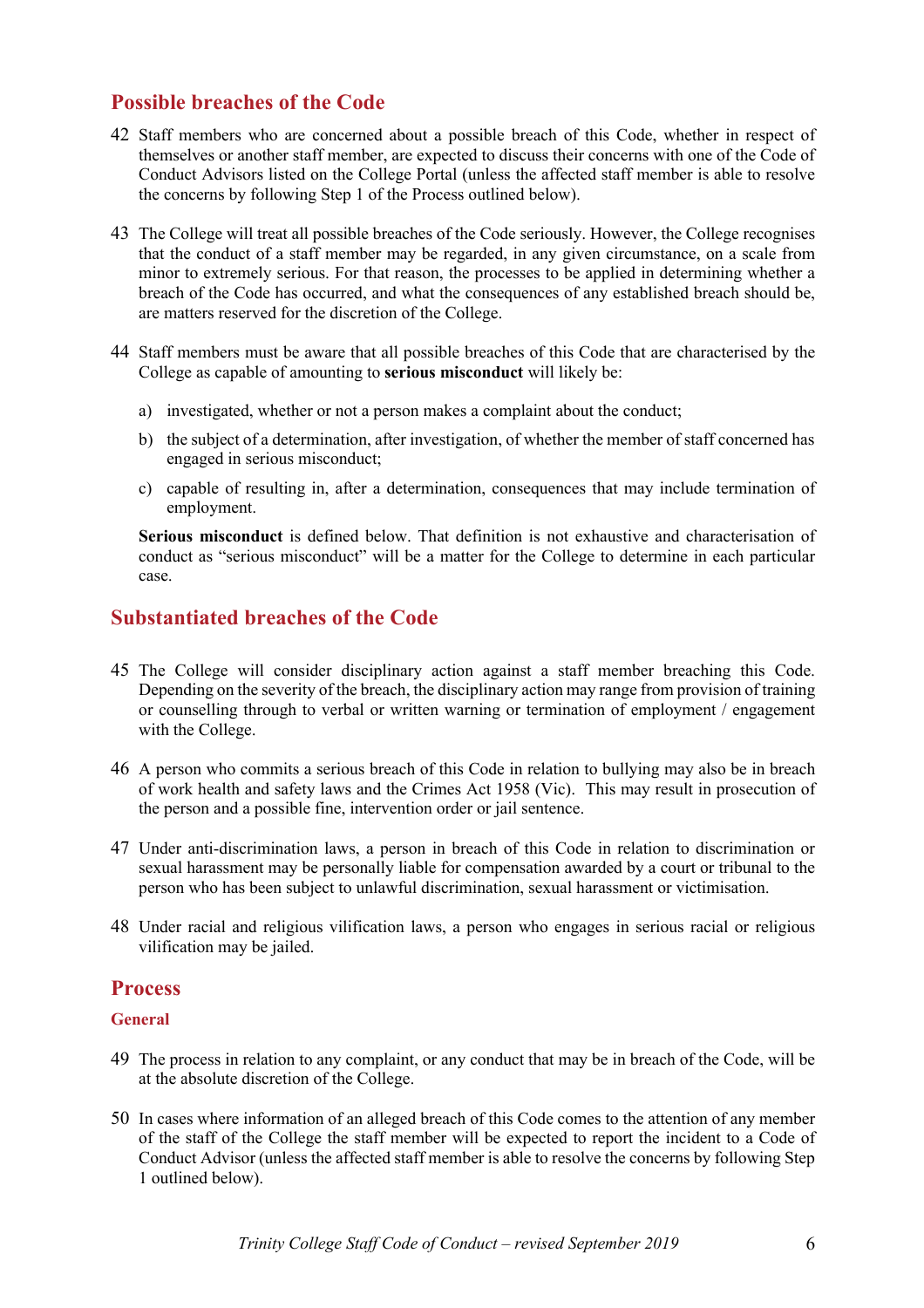- 51 Allegations of conduct that may amount to a breach of criminal law will ordinarily be reported to the police by the College.
- 52 Processes will be undertaken and concluded as quickly as is reasonably possible. The College accepts it has a responsibility to ensure any investigation and determination process adopted under this Code is fair.
- 53 The procedures in this document do not derogate from the normal managerial responsibilities of the relevant staff members, which may still be exercised as appropriate.
- 54 The steps in relation to alleged breaches of the Code are shown below. These steps can be used when a staff member makes a complaint or when the College becomes aware of an alleged breach of the Code (without a complaint being made).
- 55 The College aims to deal with complaints about possible breaches of the Code in a confidential manner, to the extent that is appropriate in a given case and insofar as the maintenance of confidentiality does not conflict with other obligations and responsibilities the College has. Participants in any process under the Code will be reminded of the importance of confidentiality, and will be expected to adhere to any directions they are given about maintaining and respecting it. Failure to maintain and respect confidentiality when directed to do so may itself be considered by the College to be a breach of this Code.

### **Complaint under the Code**

- 56 The College provides a number of steps for dealing with complaints under this Code:
	- a) **Step 1: Ask the person to stop**. You should consider approaching the person or people involved to resolve your concern directly. Ask the person to stop the behaviour. Often people do not realise when their behaviour is upsetting others. Telling the other person that their behaviour is unwelcome and upsetting to you may be enough for the behaviour to cease. If you do not feel comfortable with this approach, or if this approach does not resolve your concern, then you should consider Step 2 below.
	- b) **Step 2: Speak with a trained Code of Conduct Advisor** (details of Advisors are in this Code and on the College Portal)**.** The Code of Conduct Advisor can assist you to decide whether the behaviour is likely to be a breach of the Code. If the behaviour is not a breach of the Code, then speak with your Advisor about other means of support. If the behaviour **is** likely to be a breach of the Code, then an individual can use the steps that follow to resolve the matter.
	- c) **Step 3: Decide whether you wish to make a complaint.** If you wish to make a complaint, you will be asked to put your complaint in writing. A Code of Conduct Advisor can assist you with this. The complaint must identify those you allege have breached the Code and what you allege they have done. It should be as specific as possible, and include any relevant evidence. The complaint will be forwarded to the relevant Division Head and the Senior Manager of Human Resources, and a copy will be provided to the respondent where appropriate.
	- d) **Step 4: Informal resolution:** there may be alternative resolution processes available to assist resolution, such as mediation or conciliation. Whether these alternative resolution processes are appropriate depends on the nature of each individual complaint, and such options will be considered between the complainant and the person handling the complaint. The College may still choose to investigate the complaint, despite an informal resolution process taking place.

**Outcome of informal resolution.** Conciliation and mediation are not disciplinary processes. Details of any informal resolution outcome will be communicated in writing to the relevant Division Head, the Senior Manager of Human Resources and other relevant parties. However, breaches of an agreement reached via conciliation or mediation may result in additional action consistent with these procedures.

e) **Step 5: Formal investigation.** The relevant Division Head, in consultation with the Senior Manager of Human Resources, will decide whether a complaint will be investigated. Not all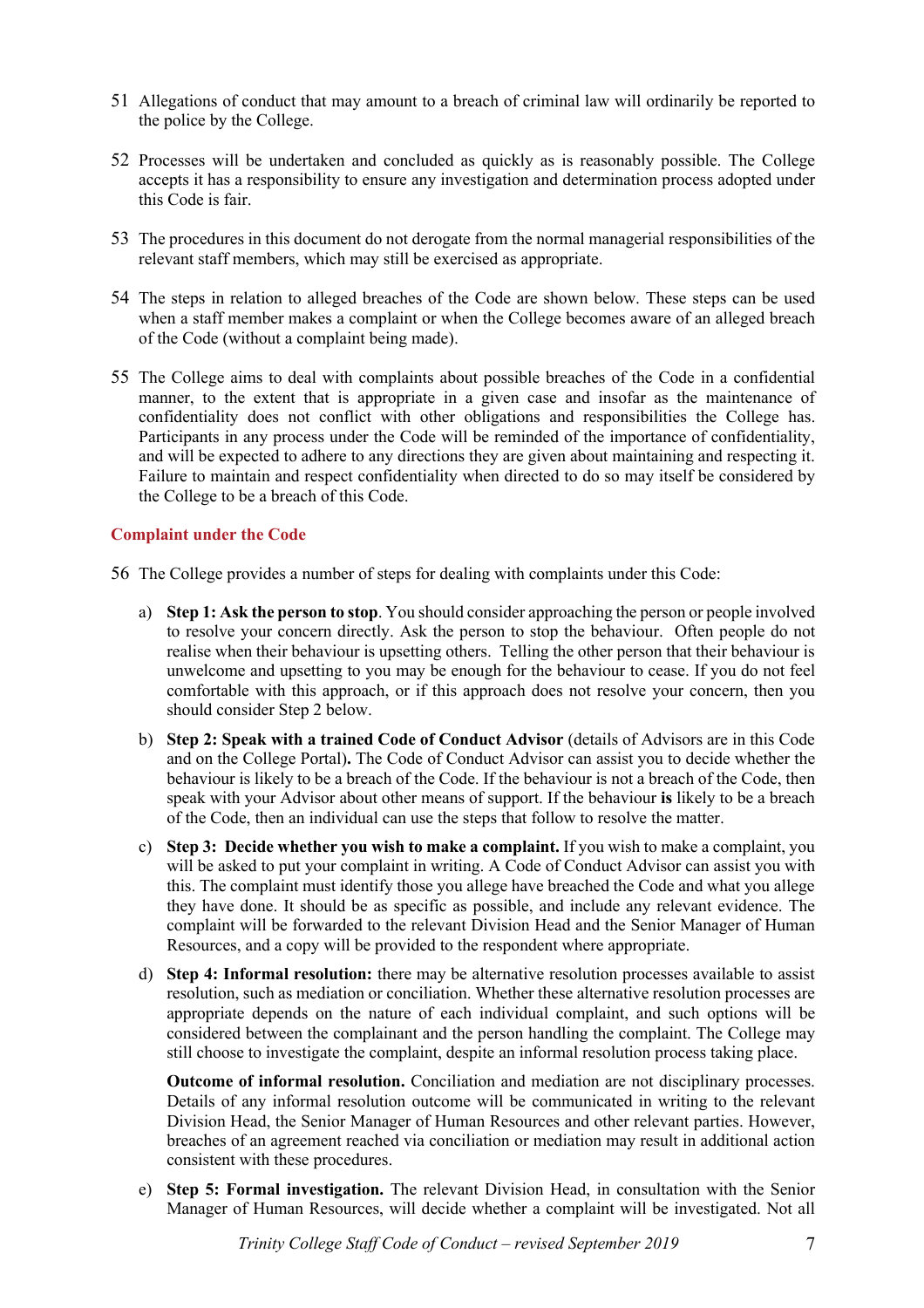complaints are appropriate for investigation (for example, complaints which are frivolous, vexatious or lacking in substance will not be investigated). If it is decided that a complaint will be investigated, the Warden or her/his designee will appoint an investigator. The College reserves the right to take appropriate disciplinary action without investigating the matter where warranted.

f) **Step 6: Outcome of investigation.** The investigator will present their findings about what occurred in writing, and will make recommendations to the relevant Division Head or designee, who will make the final decision about whether there has been a breach (or breaches) of the Code, how serious those breaches are and what consequences (if any) should follow for the staff member(s) involved. Consequences may include, but are not limited to, apologies (including public apologies where appropriate), personal or professional counselling, the imposition of conditions on continued employment, or the termination of employment. The complainant and the person(s) against whom the complaint is made will be advised in writing of whether or not the complaint is substantiated.

The Division Head or designee is not constrained to follow the recommendations of the investigator.

If a complainant makes a malicious complaint, the College will take the appropriate disciplinary action against the complainant.

g) **Appeal.** There will be no internal appeal or review processes within the College if there has been a formal investigation and outcome. If any party is dissatisfied with the outcome of these processes, they may discuss their dissatisfaction with the Warden.

### **Where the College becomes aware of alleged breach of the Code (no complaint made)**

- 57 Where the College receives information about an alleged breach of the Code, it may decide to investigate the matter (regardless of whether there has been a complaint or not). The College may also seek the relevant staff members' agreement to take part in an informal resolution process, where appropriate.
- 58 The manner in which the College investigates allegation(s) of breaches of the Code will be determined by the College on a case by case basis.
- 59 Where the allegation(s) are formally investigated, the investigator will present their findings about what occurred, and will make recommendations to the relevant Division Head or designee, who will make the final decision whether there has been a breach (or breaches) of the Code, how serious those breaches are and what consequences (if any) should follow for the staff involved. Consequences may include, but are not limited to, apologies (including public apologies where appropriate), personal or professional counselling, the imposition of conditions on continued employment, or the termination of employment. The Division Head or designee is not constrained to follow the recommendations of the investigator. The College reserves the right to take appropriate disciplinary action without investigating the matter where warranted.
- 60 There will be no internal appeal or review processes within the College if there has been a formal investigation and outcome. If any party is dissatisfied with the outcome of these processes, they may discuss their dissatisfaction with the Warden.

# **Trinity College Code of Conduct Advisors**

61 The role of a Code of Conduct Advisor is to listen, and to inform the individual of their options for dealing with possible breaches of the Code. Code of Conduct Advisors are staff members who have received training in respect of all forms of discrimination, harassment etc. and are specifically available to staff in respect of information about this Code, and in particular, the various options available to staff in the case of a breach of the Code. Speaking with an Advisor does not mean that a complaint is being made.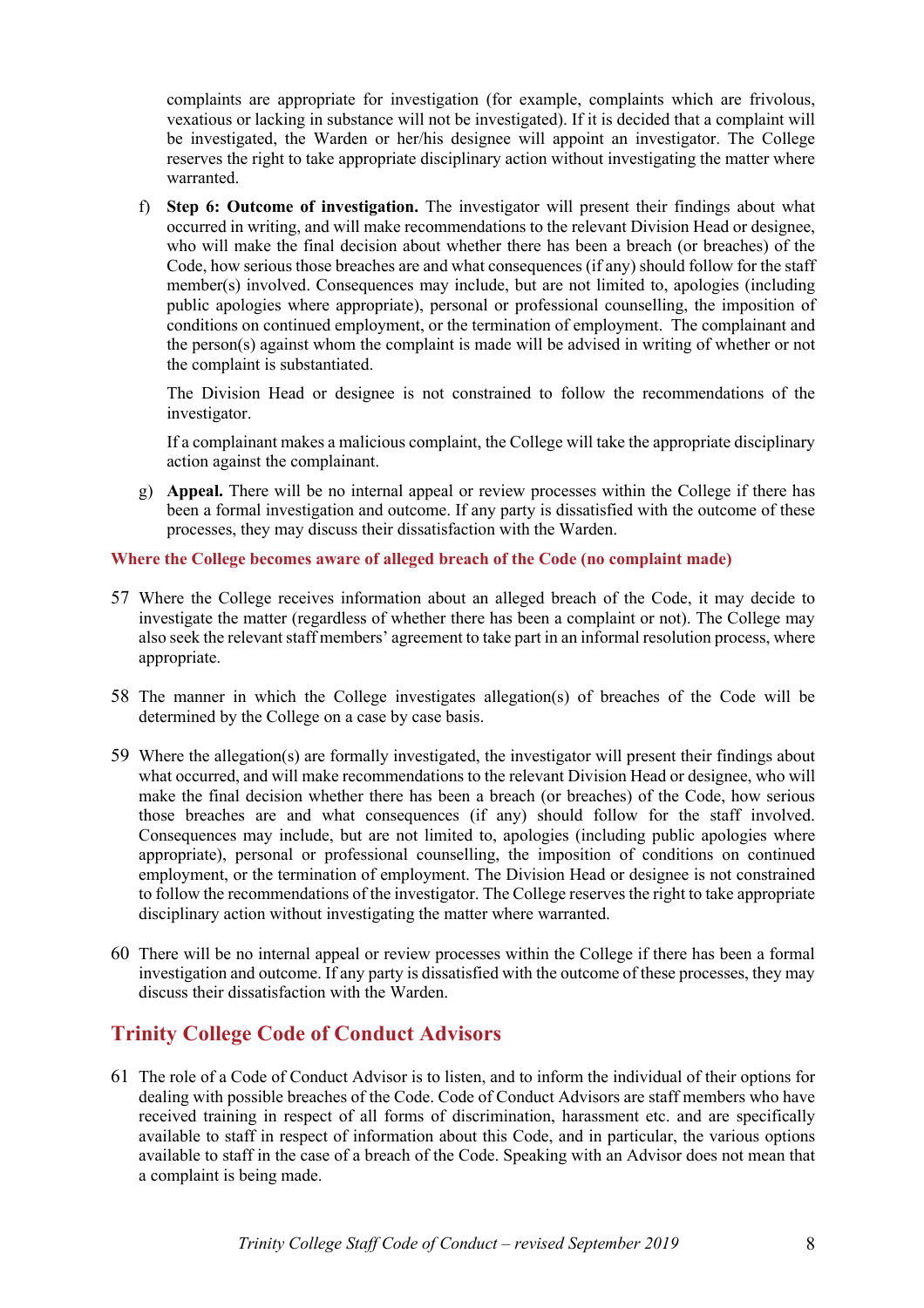- 62 Staff must be aware, however, that where the information they give an advisor suggests the possible breach may involve **serious misconduct, Code of Conduct** Advisors **must** bring the matter to the attention of the relevant Division Head.
- 63 Code of Conduct Advisors may indicate if, for any reason, they are unable to provide appropriate assistance owing to a conflict of interest. A list of staff who serve as Code of Conduct Advisors are available on the College portal.
- 64 In cases where there is a conflict of interest for a Code of Conduct Advisor or if a staff member requests this, External Advisors can be contacted to assist staff with information and support.
- 65 In consultation with the relevant Senior Management Team (SMT) member (see below), the Senior Manager of Human Resources or designee manages arrangements for contacting External Advisors. The relevant SMT member or designee will also liaise with External Advisors in their capacity as External Conciliators when appropriate.

**Mr Ken Hinchcliff** (Leeper Buliding) *Warden* Email: kenh@trinity.unimelb.edu.au

### **Mrs Leonie Jongenelis** (Leeper Building)

*Dean of the Residential College* Telephone: (03) 9348 7162 / Email: leoniej@trinity.unimelb.edu.au

### **The Revd Dr Robert Derrenbacker** (Old Wardens Lodge)

*Dean of the Trinity College Theological School* Telephone: (03) 9348 7128 / Email: robertd@trinity.unimelb.edu.au

**Mr Richard Pickersgill** (Gateway Building) *Dean of the Pathways School* Telephone: (03) 9348 7132 / Email: richardp@trinity.unimelb.edu.au

## **Ms Lyn Shalless** (Leeper Building)

*Chief Financial Officer* Telephone: (03) 9348 7114 /Email: shalless@trinity.unimelb.edu.au

**Mr Scott Charles** (Leeper Building) *Director of Advancement and the Deputy Warden* Telephone: 0417 685 619 / Email: sccharles@trinity.unimelb.edu.au

**Ms Alison Menzies** (Leeper Building) *Director of Shared Services* Telephone: (03) 9348 7520 / Email: amenzies@trinity.unimelb.edu.au

## **Ms Kate Elix** (Leeper Building)

*Director of Marketing, Communications & Events* Telephone: (03) 9348 7532 / Email: kelix@trinity.unimelb.edu.au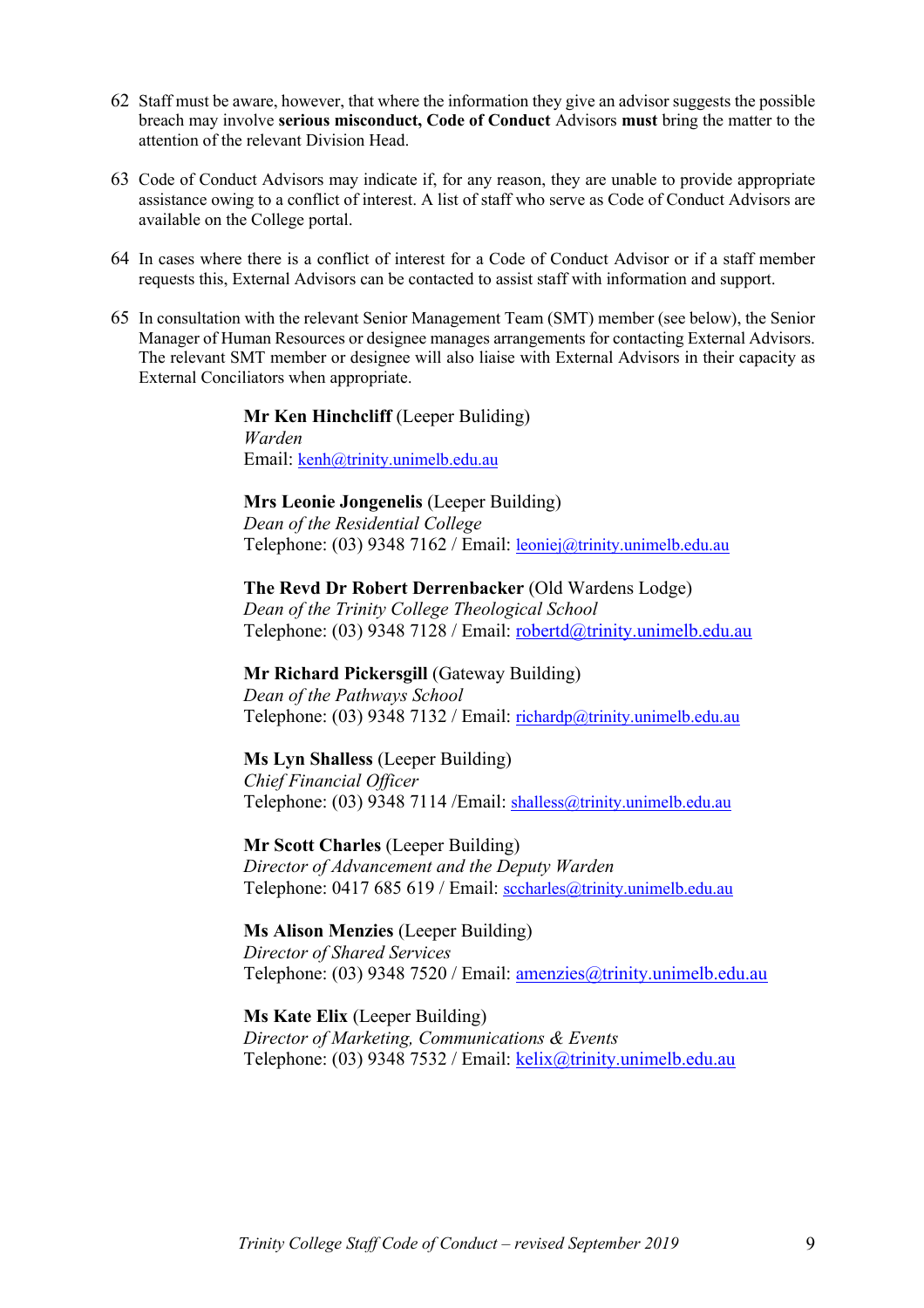#### **Community mechanisms for complaint, information and support**

Victorian Equal Opportunity and Human Rights Commission http://www.humanrightscommission.vic.gov.au

Australian Human Rights and Commission http://www.humanrights.gov.au

Fair Work Commission https://www.fwc.gov.au

Victoria Police: Melbourne North Police Station (open 24 hours) 36 Wreckyn Street, North Melbourne. Phone: (03) 8379 0800

Victoria Police Crime Department, Sexual Offences & Child Abuse Investigation Teams (SOCIT) Phone: (03) 8690 4056

University of Melbourne Department of Health, Counselling & Disability Services Counselling Service, Level 2, 138 Cardigan Street, Carlton. Phone: (03) 8344 6927 / 8344 6928 http://www.services.unimelb.edu.au/counsel

# **Roles in respect of the Staff Code of Conduct**

### *Role of the Warden*

- 66 The Warden is responsible for the good government of the College. At her or his discretion, the Warden may act in any capacity in respect of possible breaches of the Code as set out in this document.
- 67 Where a complaint has been addressed to the Warden, she/he will usually direct the matter to the relevant Division Head and the Director of Human Resources to be dealt with under the processes set out in this Code.
- 68 Where the Warden becomes aware of a complaint that may be referred to legal counsel or Victoria Police she/he will inform the Chairman of the Board of the complaint. The Warden will retain executive responsibility for the processing of the complaint.

## *Role of Senior Manager of Human Resources*

- 69 The Senior Manager of Human Resources acts to support staff in respect of information about avenues for resolving complaints. He/she will not act as a formal Advisor to staff members, but can direct staff members to trained Advisors, including at the request of a staff member, those trained Advisors who are external to the College.
- 70 The Senior Manager of Human Resources acts in an advisory capacity in respect of all matters relating to breaches of the Code of Conduct. The Senior Manager of Human Resources is also available to Advisors in respect of advice and support.

## *Role of Division Heads*

71 The relevant Division Head will have responsibility for responding to all matters relating to possible breaches of the Code as set out in this document. The relevant Division Head is also available to Advisors in respect of advice and support. The relevant Division Head may also appoint a member of the Senior Staff to act as her/his designee.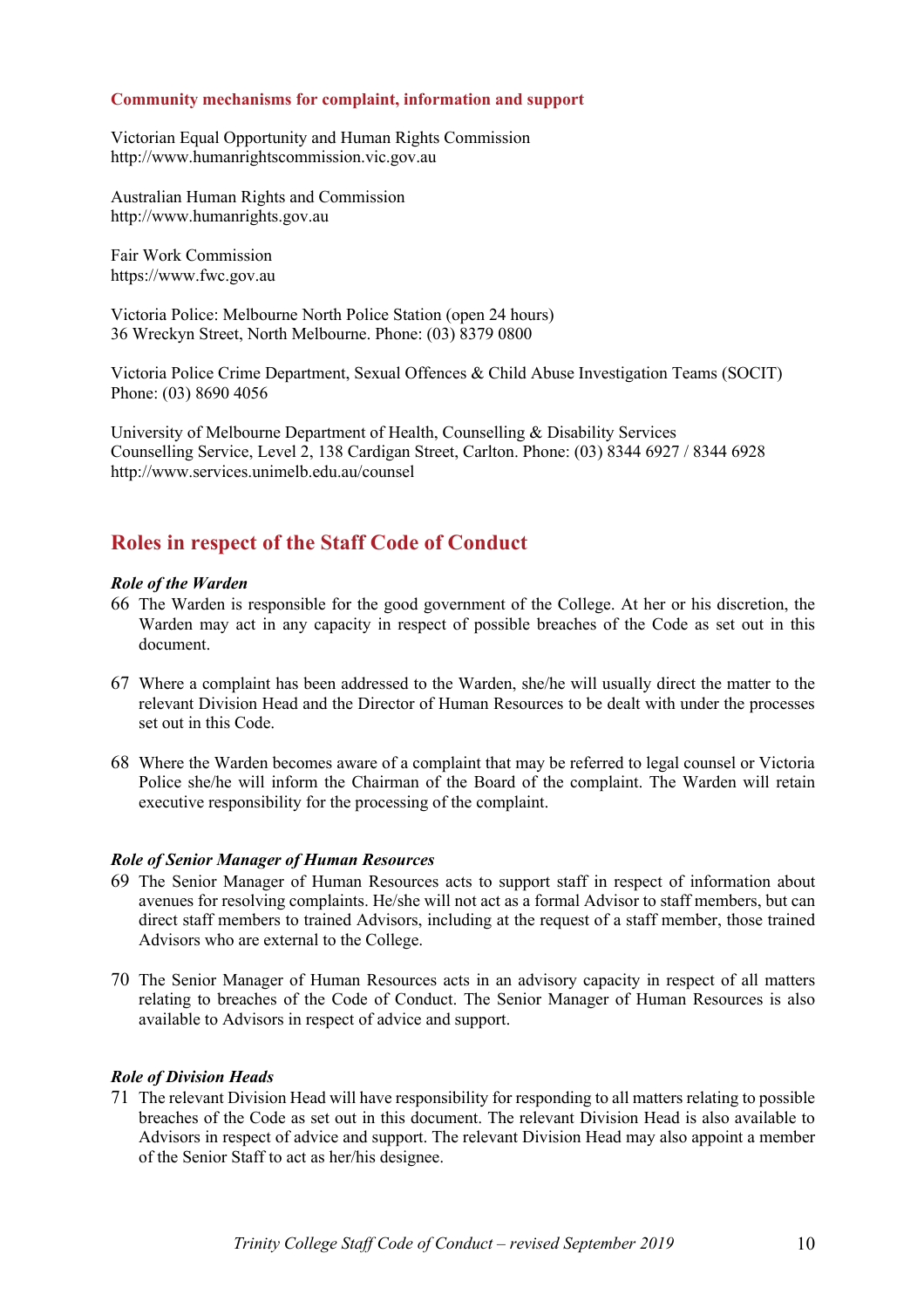## *Role of Code of Conduct Advisors*

- 72 Code of Conduct Advisors are staff members who have received particular training and are specifically available to staff members in respect of information about this Code, and in particular, the various options available to staff members in the case of a possible breach of the Code. Speaking with Advisors does not mean that a complaint is being made. A complaint is not made until it is put in writing and given to an Advisor or relevant Division Head. Staff members must remember, however, that where an Advisor believes there has been a possible breach of the Code that could amount to serious misconduct as defined in this Code, the Advisor is obliged to bring the matter to the attention of the relevant Division Head and/or the Senior Manager of Human Resources.
- 73 Advisors may indicate to staff members if, for any reason, they are unable to provide appropriate assistance owing to a conflict of interest.

## *Role of External Advisors/Conciliators*

- 74 In cases where there is a conflict of interest for a Code of Conduct Advisor or if a staff member requests this, External Advisors can be contacted to assist staff members with information and support.
- 75 In consultation with the relevant Division Head, the Senior Manager of Human Resources or designee manages the arrangement for contacting External Advisors.

## *Role of Chaplains*

76 The Chaplains in the College offer pastoral care, support and encouragement to all the College community. They are available to discuss any matter. However, under the National Code of Practice for Clergy, they are required to adhere to strict rules regarding confidentiality. These rules will be explained to staff members and students when meeting with them.

## *Role of other staff members*

- 77 As outlined in the Code, all staff members are expected to report possible breaches of the Code of Conduct to a Code of Conduct Advisor (unless their concerns can be resolved by step 1 of the process outlined in this Code).
- 78 Staff members are encouraged to seek the assistance of a Code of Conduct Advisor in the first instance or to encourage other staff members to do so. If desired, more than one staff member can seek the assistance of the same Code of Conduct Advisor, if this is helpful to the individuals concerned or where more than one person has been affected by a possible breach of the Code.
- 79 Staff members are strongly advised to keep such matters confidential, and not discuss such matters with other staff members or people other than those indicated in the Code.

# **Definitions**

- 80 The "**relevant Division Head**" is the Senior Management Team member who is ultimately responsible for the budget division the staff member works.
- 81 A "**designee**" will be a staff member of Trinity College or a member the Board of Trinity College. In cases where a process is initiated that involves the relevant Division Head as one of the parties (either complainant or respondent), the Warden will appoint the investigator. In cases where a process is initiated that involves the Warden as one of the parties (either complainant or respondent), the Board will appoint the investigator.
- 82 **"College"** includes the Warden, Council and the Board of Trinity College and includes each of them acting in a way authorised by the *Trinity College Act 1979*, the Constitution of Trinity College, or any other policies and procedures from time to time in place at Trinity College.
- 83 **"Serious misconduct"** includes wilful or deliberate behaviour by an employee that is inconsistent with the continuation of the contract of employment and conduct that causes serious and imminent